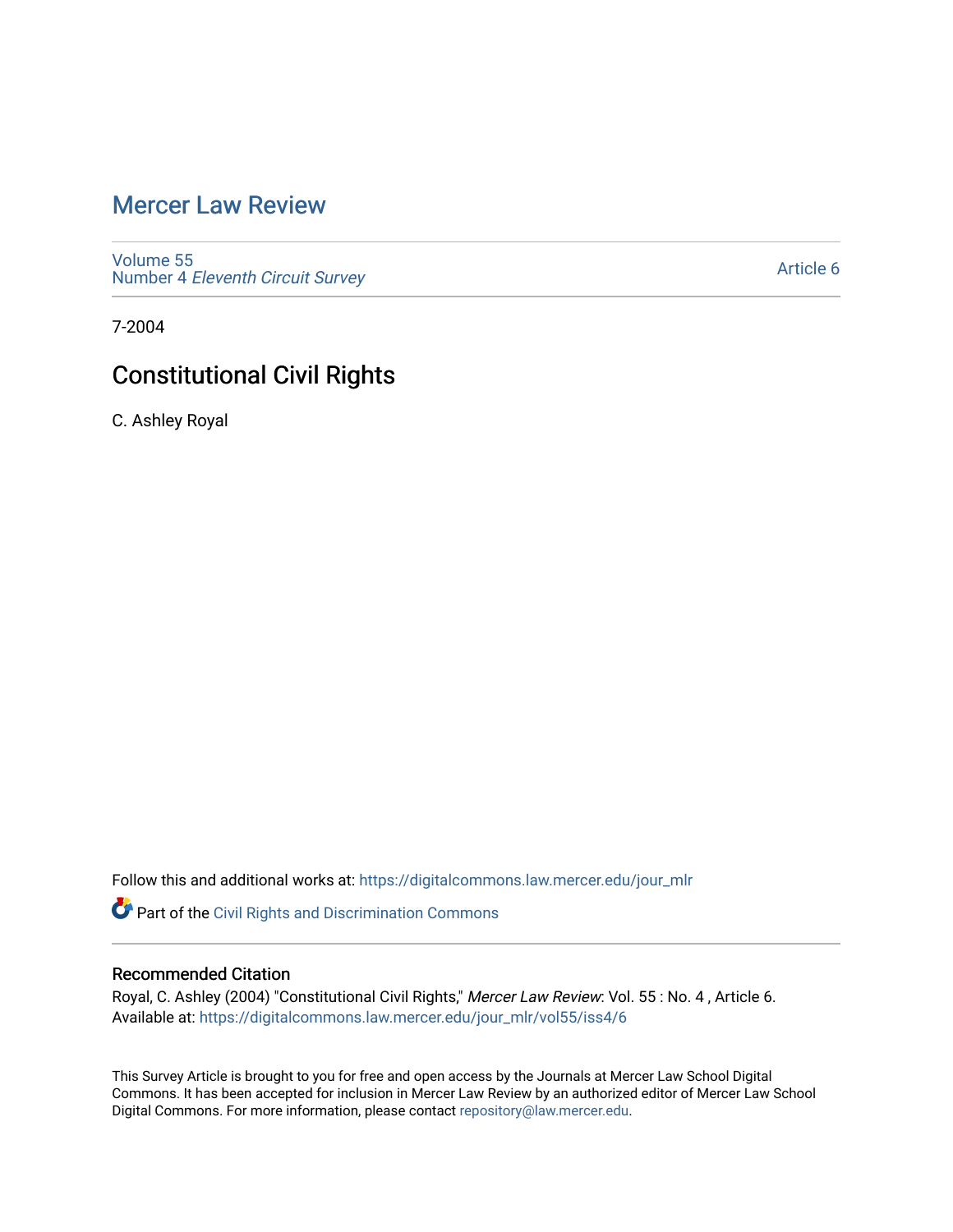# **Constitutional Civil Rights**

## **by Hon. C. Ashley Royal\***

#### **I.** INTRODUCTION

The First Amendment presents some of the most nettlesome, yet interesting, issues for attorneys and federal judges. Once again this term, the Court of Appeals for the Eleventh Circuit dealt with some complex issues in cases involving nude dancing, freedom of the press, religious symbols, commerce, and the Confederate battle flag. The court even stirred nationwide controversy over its decision about a monument to the Ten Commandments in Alabama.

This Article highlights some of the key legal principles the court follows in ruling on First Amendment cases. The Article shows how the court, applying the same legal theories, reaches different results based on the facts of the case. This organization enhances the reader's understanding of these complex legal problems. This Article also considers in depth the issue of standing because the Eleventh Circuit stated this term that standing is "[plerhaps the most fundamental doctrine that has emerged from the case-or-controversy requirement."<sup>1</sup>

## II. FIRST **AMENDMENT**

#### *A. Standing*

In *Focus on the Family v. Pinellas Suncoast Transit Authority*,<sup>2</sup> Focus on the Family ("Focus"), an evangelical organization, sued Pinellas Suncoast Transit Authority ("PSTA") seeking injunctive relief. Focus contended that PSTA violated its First Amendment rights by prohibiting it from advertising its conference on homosexuality, called "Love Won

<sup>\*</sup> United States District Court Judge for the Middle District of Georgia. University of Georgia (A.B., 1971; J.D., 1974; M.A., 1978).

<sup>1.</sup> Women's Emergency Network v. Bush, 323 F.3d 937, 943 (11th Cir. 2003).

<sup>2. 344</sup> F.3d 1263 (11th Cir. 2003).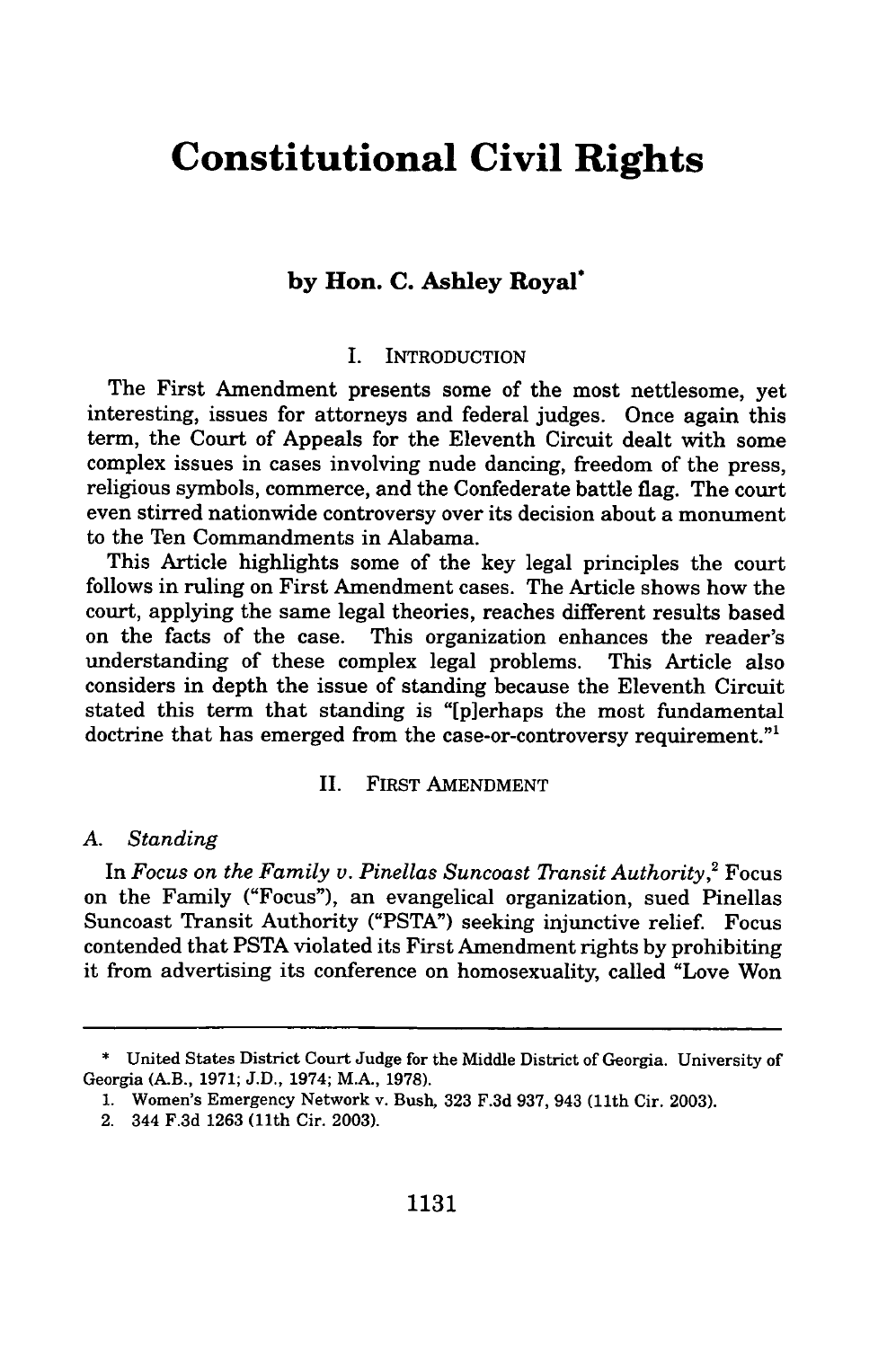Out," on county bus stop shelters. A PSTA representative first agreed to let Focus advertise on the shelters and signed a contract, which prompted Focus to send artwork to the printer. When PSTA realized that the word "homosexuality" would appear in the advertisements, PSTA rejected them based on a provision in the contract that allowed it to control the content of the advertisements. Focus contended that this amounted to viewpoint-based restriction on its speech.<sup>3</sup>

The district court granted summary judgment to PSTA based in part on the position that Focus could not satisfy standing requirements for constitutional action because it could neither show actual nor future harm; therefore, Focus failed to prove injury in fact and causation.<sup>4</sup> The court of appeals reversed and concluded that Focus had standing.<sup>5</sup>

Focus suffered an injury for standing purposes because PSTA had stopped Focus from advertising after it had spent time, energy, and money on the project, and the conference was probably less well attended because of the lack of advertising.<sup>6</sup> These facts satisfied the requirement for an injury-in-fact or "an invasion of a legally protected interest which is  $\ldots$  concrete and particularized,"<sup>7</sup> as required under the first prong of *Lujan v. Defenders of Wildlife.'*

With respect to the second prong of the *Lujan* test-the requirement for proof of a causal connection<sup>9</sup>—the court explained that proximate cause does not apply to the doctrine of standing.<sup>10</sup> Instead, the court said that "even harms that flow indirectly from the action in question can be said to be 'fairly traceable' to that action for standing purposes."<sup>11</sup> Because Focus could show PSTA's direct involvement in rejecting the advertising campaign, it satisfied the causation prong.<sup>12</sup> The court of appeals cited the United States Supreme Court to expand on this point:

The essence of the standing question, in its constitutional dimension, is "whether the plaintiff has 'alleged such personal stake in the outcome of the controversy' (as) to warrant his invocation of federalcourt jurisdiction and to justify exercise of the court's remedial powers on his behalf." The plaintiff must show that he himself is injured by

- 10. *Pinellas,* 344 F.3d at 1273.
- 11. *Id.*
- 12. *Id.*

<sup>3.</sup> *Id.* at 1268-71.

<sup>4.</sup> *Id.* at 1271.

<sup>5.</sup> *Id.* at 1268.

*<sup>6.</sup> Id.* at 1273.

*<sup>7.</sup> Id.* at 1272-73 (quoting Lujan v. Defenders of Wildlife, 504 U.S. 555, 560-61 (1992)).

<sup>8. 504</sup> U.S. 555, 560 (1992).

*<sup>9.</sup> Id.*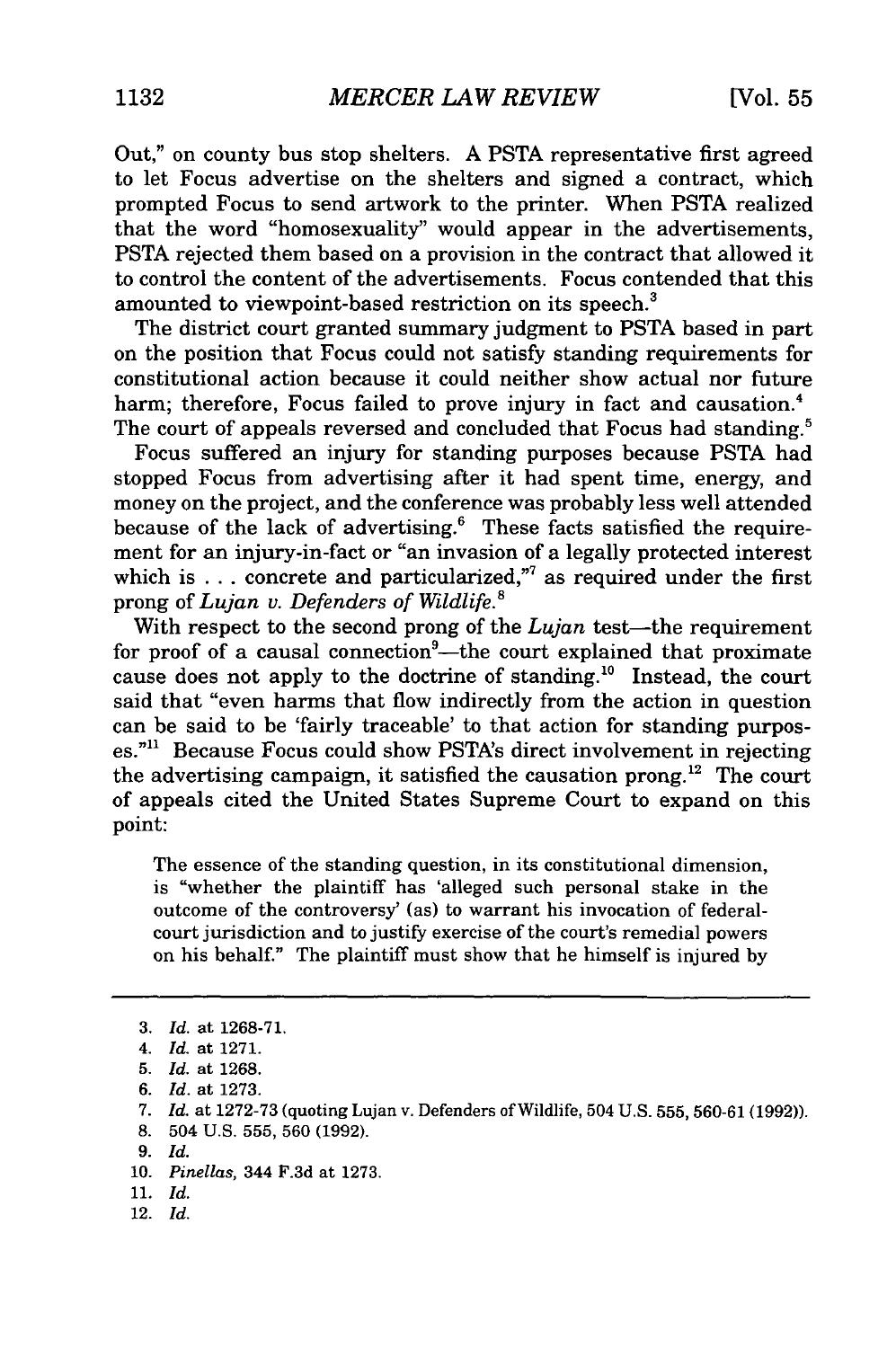the challenged action of the defendant. *The injury may be indirect,* but the complaint must indicate that the injury is indeed fairly traceable to the defendant's acts or omissions.<sup>13</sup>

The record showed that a PSTA employee had told a Focus representative that PSTA rejected the advertisements because it did not like the word "homosexuality."<sup>14</sup> The record also showed that PSTA rejected them because of their "political controversialism, offensiveness and their potential to subject a discernible social group to ridicule [which were expressly designated in the agreement as unacceptable]."<sup>15</sup> Based on this evidence, the court found not only sufficient evidence of causation but also held that enjoining PSTA from enforcing the agreement could redress the wrong.<sup>16</sup> Likewise, on the third element of the standing issue-redressibility-the court followed the causation analysis and said that if the agreement caused Focus to suffer injury, enjoining the enforcement of the agreement could redress the injury also.<sup>17</sup> Thus, Focus satisfied the redressibility requirement for standing.<sup>18</sup>

The court further held that the district court erred in its denial of standing based on Focus's failure to show the need for prospective injunctive or declarative relief.<sup>19</sup> To have standing to obtain forwardlooking relief, a plaintiff must show that he will suffer more illegal conduct in the future.<sup>20</sup> A "merely conjectural or hypothetical ... threat of future injury" is not enough. $21$  However, the court explained that "[s]tanding does not have to be maintained throughout all stages of litigation. Instead, it is to be determined as of the time the complaint is filed."<sup>22</sup> Focus could show the need for declaratory relief because it alleged that it intended to have another conference in the future and would once again seek to advertise the conference.<sup>23</sup> Because Focus could show injury-in-fact, causation and redressibility, and the need for

<sup>13.</sup> *Id.* (quoting Vill. of Arlington Heights v. Metro. Hous. Dev. Corp., 429 U.S. 252, **260-61 (1977)** (emphasis in original)).

<sup>14.</sup> *Id.*

**<sup>15.</sup>** *Id.* at 1274.

**<sup>16.</sup>** *Id.*

**<sup>17.</sup>** *Id.*

<sup>18.</sup> *Id.*

<sup>19.</sup> *Id.*

<sup>20.</sup> *Id.* at 1274-75.

<sup>21.</sup> *Id.* at 1275 (quoting Wooden v. Bd. of Regents, 247 F.3d 1262, 1284 (11th Cir. 2001)).

<sup>22.</sup> *Id.* (quoting NAACP v. City of Parma, 263 F.3d 513, 524 (6th Cir. 2001)).

<sup>23.</sup> *Id.* at 1275-76.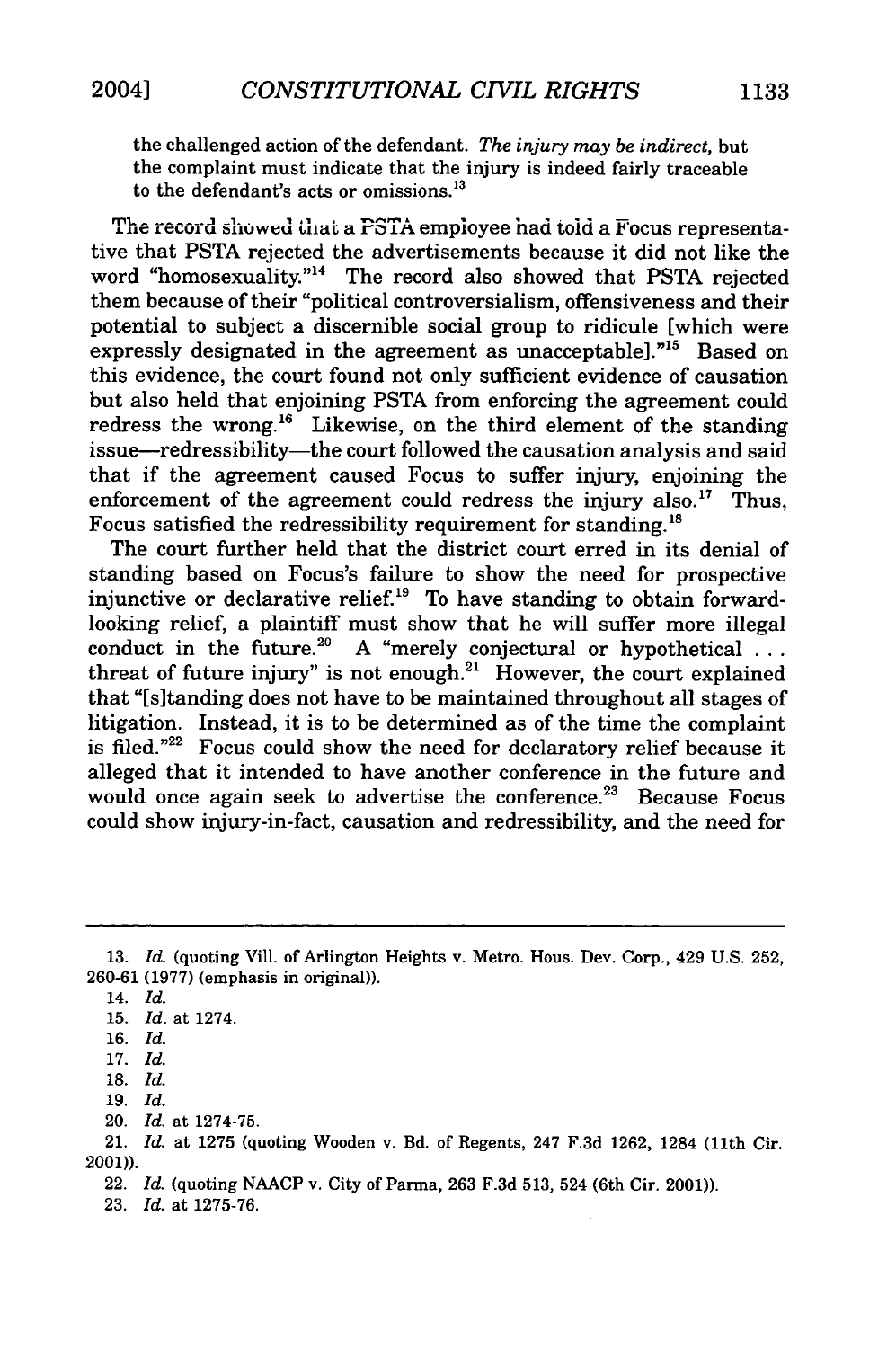prospective relief, the court reversed the district court and held that Focus was entitled to be heard on its First Amendment claims.<sup>24</sup>

In two other cases, the court of appeals held that the plaintiffs had no standing to challenge the actions of the government on First Amendment grounds.<sup>25</sup> In *Women's Emergency Network v. Bush*,<sup>26</sup> a nonprofit organization and several individuals challenged Florida's authorization of license plates stating "Choose Life" and the use of state funds generated from the sale of the license plates to help adoption agencies. A Florida statute authorized specialty license plates and the use of the money collected from the purchase of the tags for specific purposes. $27$ Plaintiffs claimed that (1) the statute violated their freedom of speech by not offering a similar forum for pro-choice car owners, (2) it discriminated based on the viewpoint of the recipients of the money, and (3) it created an excessive entanglement of religion by delegating an important governmental function to religious organizations.<sup>28</sup>

In holding that the plaintiffs had no standing, the court first noted that state taxpayers ordinarily lack sufficient interest to challenge laws of general applicability because "their injury is not significantly different from that suffered by taxpayers in general."29 However, a relaxed standard applies in Establishment Clause violations alleged by taxpayers.<sup>30</sup> Under this relaxed standard, the taxpayer must demonstrate "a logical link between his taxpayer status and the challenged legislative enactment, and a nexus between his taxpayer status and the precise nature of the alleged constitutional infringement."31 Under the taxpayer standing analysis, plaintiff Becker showed that he resided in Palm Beach County, he paid taxes in the county, and the county expended municipal funds in negotiating a contract with the religious organization Catholic Charities. However, he could not show any injury because the mere negotiation of a contract with a religious organization does not create an Establishment Clause issue.<sup>32</sup> Because the government had never entered into a contract with Catholic Charities, there was no contract to consider, and the court of appeals could not say that

- 29. *Id.* at 943.
- 30. *Id.*
- 31. *Id.*
- 32. *Id.* at 943-45.

<sup>24.</sup> *Id.* at 1276.

<sup>25.</sup> Women's Emergency Network v. Bush, 323 F.3d 937, 950 (11th Cir. 2003); Doe v. Pryor, 344 F.3d 1282, 1287-88 (11th Cir. 2003).

<sup>26.</sup> 323 F.3d 937 (2003).

**<sup>27.</sup>** FLA. STAT. § 320.08058(30) (2002).

<sup>28.</sup> 323 F.3d at 941-42.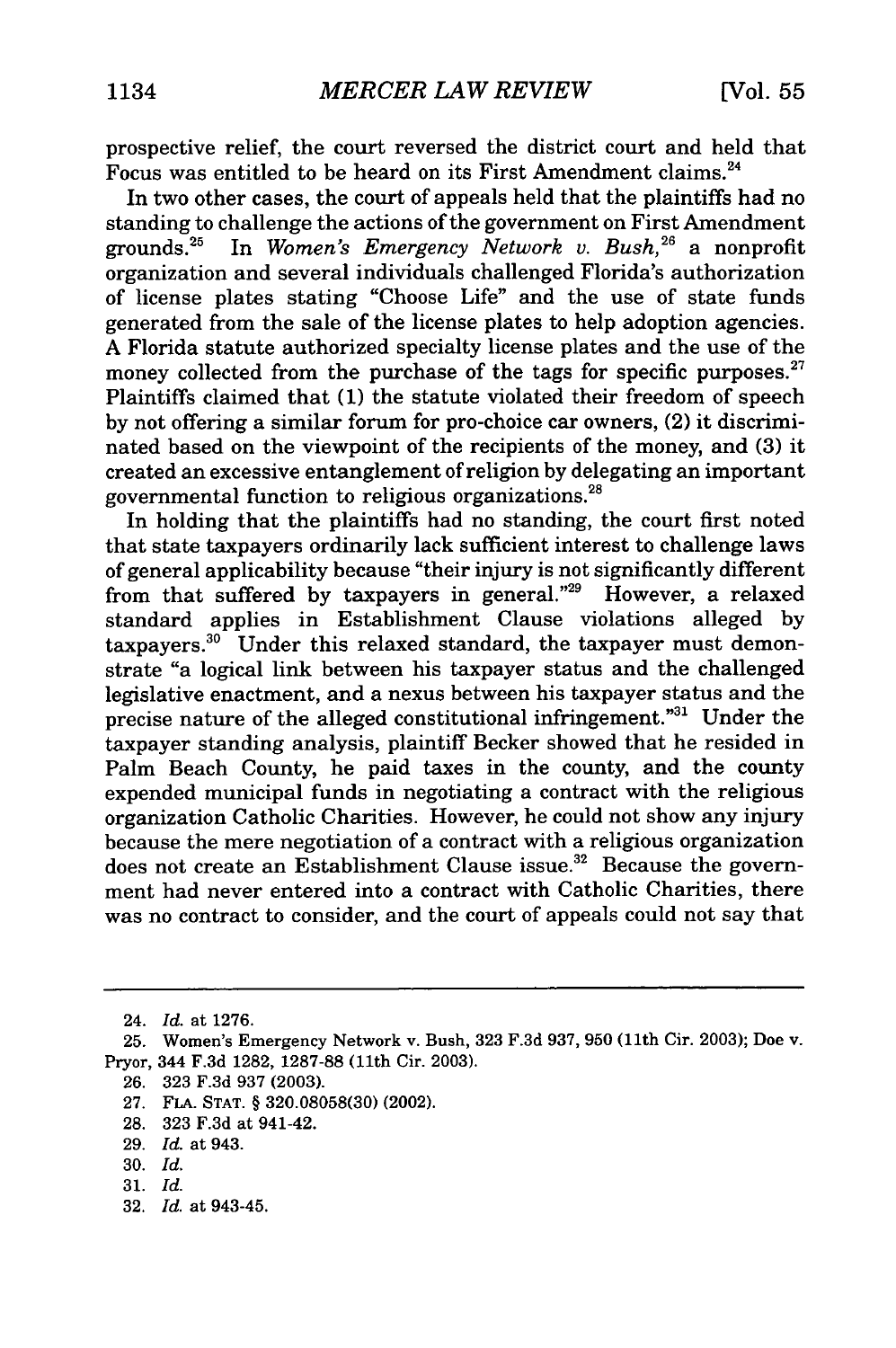the government's actions were unconstitutional.<sup>33</sup> Thus, plaintiff's injuries were speculative and failed to satisfy *Lujan's* injury-in-fact requirement.<sup>34</sup> Moreover, under theories of individual standing and organizational standing, because plaintiffs had never attempted to present their pro-choice view on license plates under the same Florida statute, they could not show that the state had denied them the right to express their viewpoint.<sup>35</sup> The court stated that "[t]he First Amendment protects the right to speak; it does *not* give [aippellants the right to stop others with opposing viewpoints from speaking. **"36**

In *Doe v. Pryor*,<sup>37</sup> concerning gay rights, plaintiffs sued the Attorney General of Alabama as chief law enforcer of the state and claimed that an Alabama statute that criminalized deviant sexual intercourse violated their First Amendment rights.<sup>38</sup> The court of appeals ruled the plaintiffs had no standing to challenge the law because they failed to show they suffered any injuries fairly traceable to the action of the defendant.<sup>39</sup>

To show that a criminal statute may chill expression protected by the First Amendment, a plaintiff must show "'that either (1) [they were] threatened with prosecution; (2) prosecution is likely; or (3) there is a credible threat of prosecution.<sup> $n40$ </sup> In *Pryor* plaintiffs could not show that they had been threatened with prosecution or that there was any credible threat of prosecution.<sup>41</sup> Indeed, the Attorney General had expressly conceded in a supplemental brief that the Supreme Court's ruling in *Lawrence v. Texas*<sup>42</sup> made the Alabama statute on private,  $consensual\ oral\ and\ anal\ sex\ unconstrained.<sup>43</sup>$ 

#### *B. Religious Symbols*

Chief Justice Roy S. Moore of the Alabama Supreme Court placed a two-and-one-half ton monument of the Ten Commandments in the rotunda of the Alabama State Judicial Building under cover of darkness

37. 344 F.3d 1282 (11th Cir. 2003).

- 40. *Id.* at 1287 (quoting Pittman v. Cole, 267 F.3d 1269, 1283-84 (11th Cir. 2001)).
- 41. *Id.*

43. *Pryor,* 344 F.3d at 1287.

<sup>33.</sup> *Id.* at 945.

<sup>34.</sup> *Id.* at 944.

<sup>35.</sup> *Id.* at 945-46.

<sup>36.</sup> *Id.* at 947.

<sup>38.</sup> *Id.* at 1283.

<sup>39.</sup> *Id.* at 1287-88.

<sup>42. 539</sup> U.S. 558.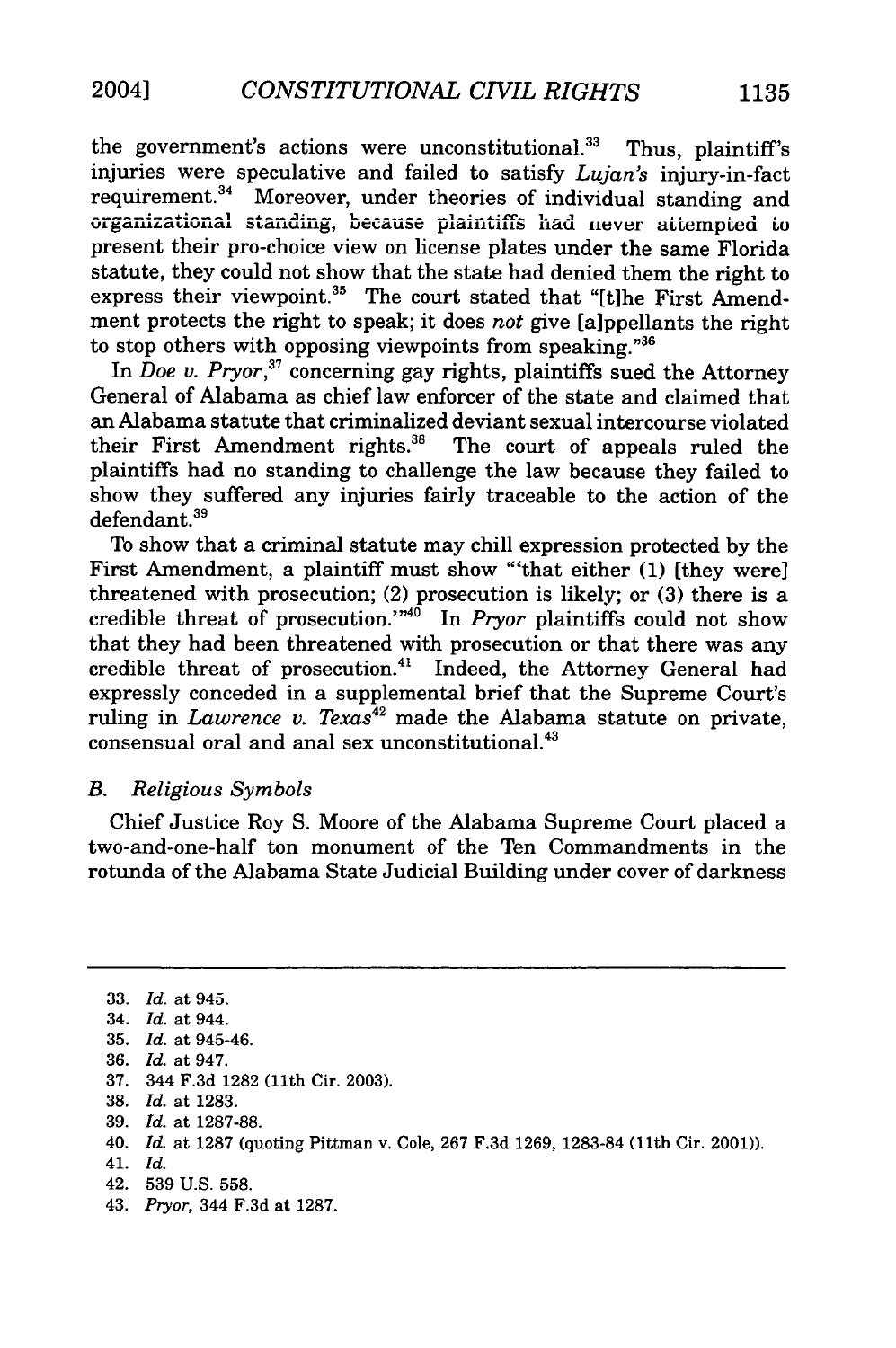and without consulting his colleagues. In taking this action, he fulfilled a campaign promise to restore the moral foundation of law.<sup>44</sup>

Three attorneys in Alabama, who regularly entered the judicial building while practicing law, sued Moore, asserting that his actions violated the Establishment Clause and sought declaratory relief to force Moore to remove the monument. The plaintiffs contended that the monument offended them and made them feel like outsiders because they did not share Justice Moore's religious beliefs. Two of the plaintiffs went to the judicial building less frequently because of the monument. One plaintiff avoided the building by buying law books rather than doing legal research in the building's law library and by hiring a runner to deliver documents to court offices in the building.<sup>45</sup>

After a seven-day bench trial, district court Judge Myron Thompson entered judgment for plaintiffs and ordered Moore to remove the monument. Thompson reasoned that Moore's actions violated the Establishment Clause because he had a nonsecular purpose for displaying the monument and the monument's primary effect advanced religion. Judge Thompson found that Moore erected the monument not simply to honor the Ten Commandments, but also to honor the Judeo-Christian God.46

The court of appeals began its review by noting that when a plaintiff brings a challenge under the Establishment Clause, the court must consider the challenge on a case-by-case basis by analyzing specific facts rather than by using bright-line rules.<sup>47</sup> With this in mind, the court carefully analyzed the record and dealt with two major legal issues: whether plaintiffs had standing to sue, and whether placing the monument in the Alabama State Judicial Building violated the Establishment Clause.48

On the first issue the court began by stating the elements necessary for standing:

[T]o satisfy the "case" or "controversy" requirement of Article III, which is the "irreducible constitutional minimum" of standing, a plaintiff must, generally speaking, demonstrate that he has suffered "injury in fact," that the injury is "fairly traceable" to the actions of the defen-

47. *Glassroth,* 335 F.3d at 1288.

<sup>44.</sup> Glassroth v. Moore, 335 F.3d 1282, 1284-85 (11th Cir. 2003).

<sup>45.</sup> *Id.* at 1288.

<sup>46.</sup> *Id.* See Judge Thompson's excellent and thorough opinion in *Glassroth v. Moore,* 229 F. Supp. 2d 1290 (M.D. Ala. 2002).

<sup>48.</sup> *Id.* at 1291-92.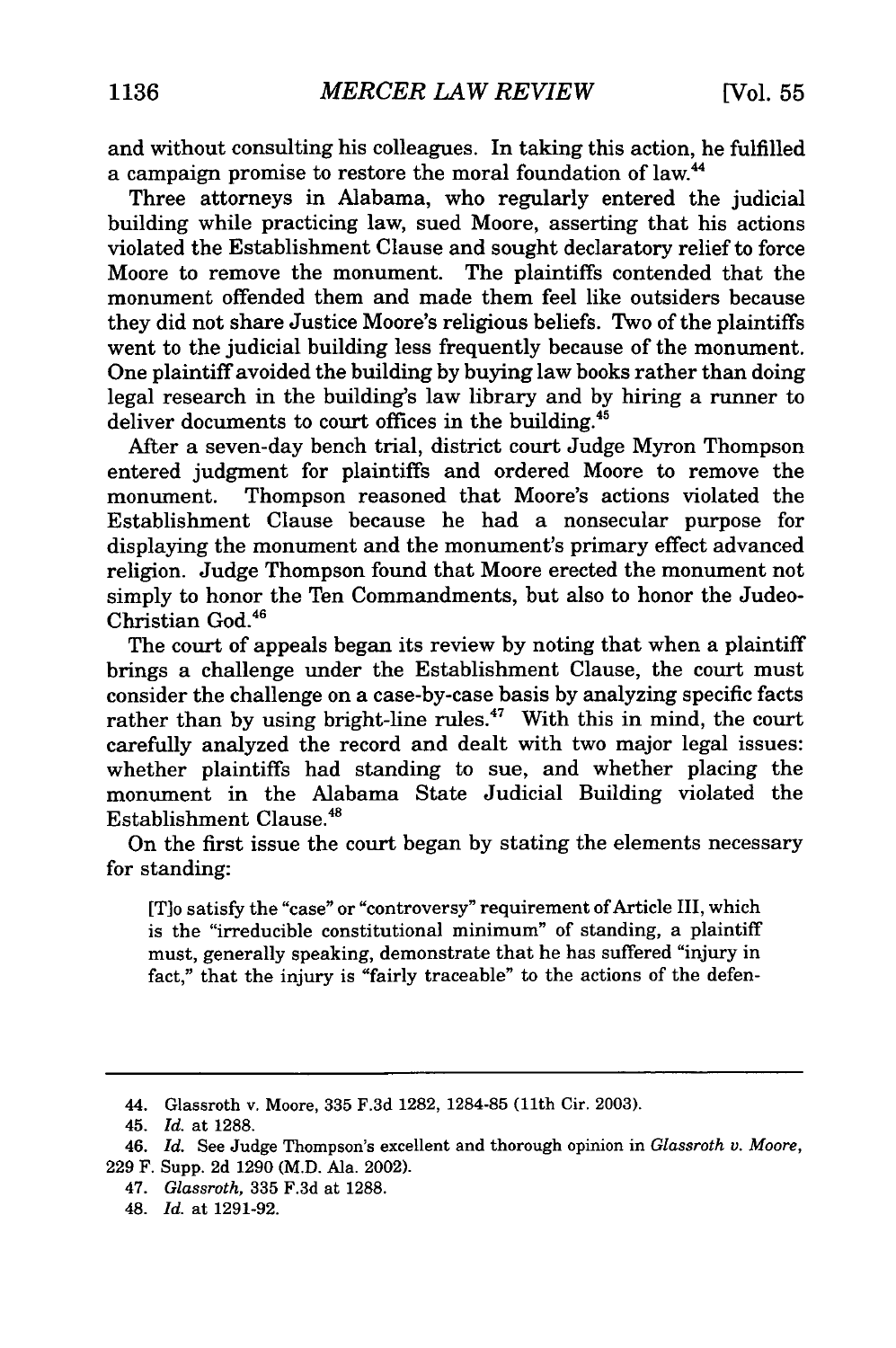dant, and that the injury will likely be redressed **by** a favorable decision.<sup>49</sup>

Plaintiffs have standing if the law or practice about which they complain directly affects them, such as forcing them to "'assume special burdens' to avoid 'unwelcome religious exercises.'"<sup>50</sup> On this issue the court held that two of the three plaintiffs had standing because they had altered their behavior to avoid the monument, and they would continue to suffer from the monument's presence in the rotunda because they could not completely avoid it in their law practice.<sup>51</sup> The court further held that **by** requiring Chief Justice Moore to remove the monument, the court could redress plaintiffs' injuries.

The court then turned to the more complex issue of the alleged Establishment Clause violation.<sup>53</sup> The Establishment Clause prohibits any law with respect to an establishment of religion.<sup>54</sup> According to the court of appeals, the Supreme Court has come to an understanding of the general meaning of this clause in this way:

[the] government may not promote or affiliate itself with any religious doctrine or organization, may not discriminate among persons on the basis of their religious beliefs and practices, may not delegate a governmental power to a religious institution, and may not involve itself too deeply in such an institution's affairs.<sup>55</sup>

The First Amendment protects not only adherents to various branches of Christianity but also the infidel and the atheist as well.<sup>56</sup>

The court then noted that the Ten Commandments have an inherently religious nature, and a government's use of them must satisfy the threestep analysis of *Lemon v. Kurtzman.57* The court explained that "[t]he *Lemon* test requires that the challenged practice have a valid secular purpose, not have the effect of advancing or inhibiting religion, and not foster excessive government entanglement with religion."<sup>58</sup> The court held that Moore's own statements about the monument demonstrated

54. *Id.*

<sup>49.</sup> *Id.* at **1292** (quoting Bennett v. Spear, **520 U.S.** 154, **162 (1997)).**

**<sup>50.</sup>** *Id.* (quoting **ACLU** v. Rabun County Chamber of Commerce, Inc. **698 F.2d 1098, 1107** (11th Cir. **1983)** (per curiam)).

**<sup>51.</sup>** *Id.*

**<sup>52.</sup>** *Id.* at **1292-93.**

**<sup>53.</sup>** *Id.* at **1293.**

**<sup>55.</sup>** *Id.* (quoting County of Allegheny v. **ACLU,** 492 **U.S. 573, 590-91 (1989)).**

**<sup>56.</sup>** *Id.* at 1294-95.

**<sup>57.</sup>** *Id.* at **1295;** *see Lemon,* 403 **U.S. 602 (1971).**

**<sup>58.</sup>** *Glassroth,* **335 F.3d** at **1295.**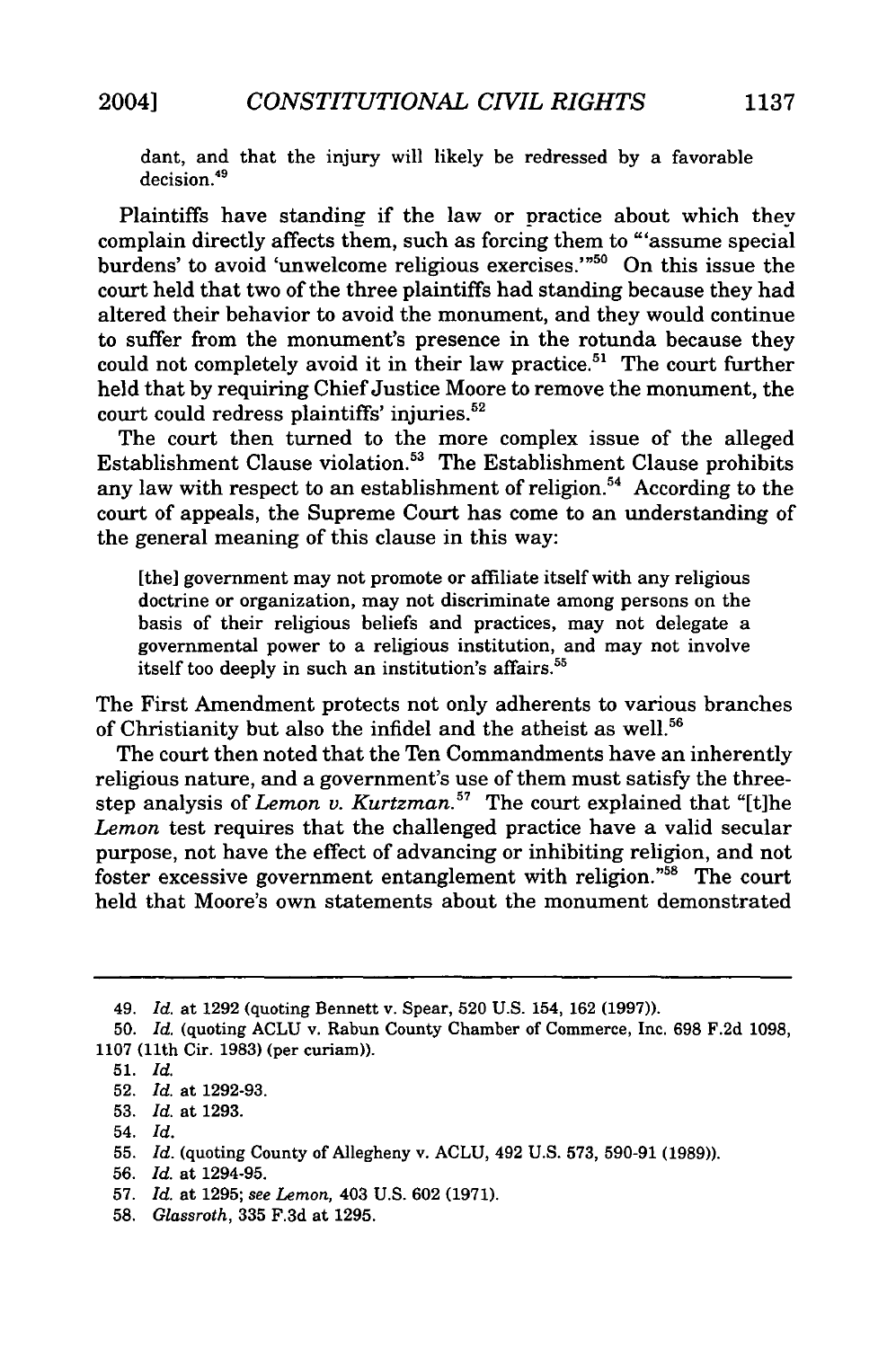that he did not have a secular purpose for placing the monument in the Alabama Judicial Building.<sup>59</sup>

The court further noted that the monument had the primary effect of advancing religion."° The effect prong of the *Lemon* test "asks whether ... the practice under review in fact would convey a message of endorsement or disapproval to an informed, reasonable observer." $61$ Once again, Moore's own statements about the monument supported this conclusion.<sup>62</sup> He said that the monument "reflects the sovereignty of God over men."<sup>63</sup> As a consequence, the court held that Moore's actions failed the first two prongs of the *Lemon* test and violated the First Amendment.<sup>64</sup>

The court then distinguished the Supreme Court's decision in *Marsh v. Chambers6 <sup>5</sup>*because Moore argued that *Marsh* authorized him to place the monument in the building.<sup>66</sup> In *Marsh* the Supreme Court denied a challenge under the *Lemon* test to the Nebraska legislature's practice of having prayer to open legislative sessions.<sup>67</sup> Because of the long heritage of such practices in our republic, including opening prayers in the United States Congress, Nebraska's legislature did not violate the Constitution by having an opening prayer.<sup>68</sup> Unlike *Marsh*, Moore could not prove "an 'unambiguous and unbroken history' of displaying religious symbols in judicial buildings."<sup>69</sup> The court would not approve a broad reading of Marsh to support Moore's actions.<sup>70</sup>

In *King v. Richmond County*,<sup>71</sup> a Ten Commandments case at the other end of the spectrum of public controversy, the court applied the *Lemon* test to the seal of the clerk of superior court for Richmond County, Georgia, and held that it did not violate the Establishment Clause.<sup>72</sup> The seal outlines the Ten Commandments and includes a sword and the name of the court. The clerk only uses it to authenticate documents such as real estate records, witness subpoenas, and attorney

59. *Id.* at 1296-97. 60. *Id.* at 1297. 61. *Id.* (quoting King v. Richmond County, 331 F.3d 1271, 1279 (11th Cir. 2003)). 62. *Id.* 63. *Id.* 64. *Id.* 65. 463 U.S. 783 (1983). 66. *Glassroth,* 335 F.3d at 1297-98. 67. 463 U.S. at 786, 795. **68.** *Id.* 69. *Glassroth,* 335 F.3d at 1298. **70.** *Id.* **71. 331 F.3d 1271** (11th Cir. **2003). 72.** *Id.* at **1275-78.**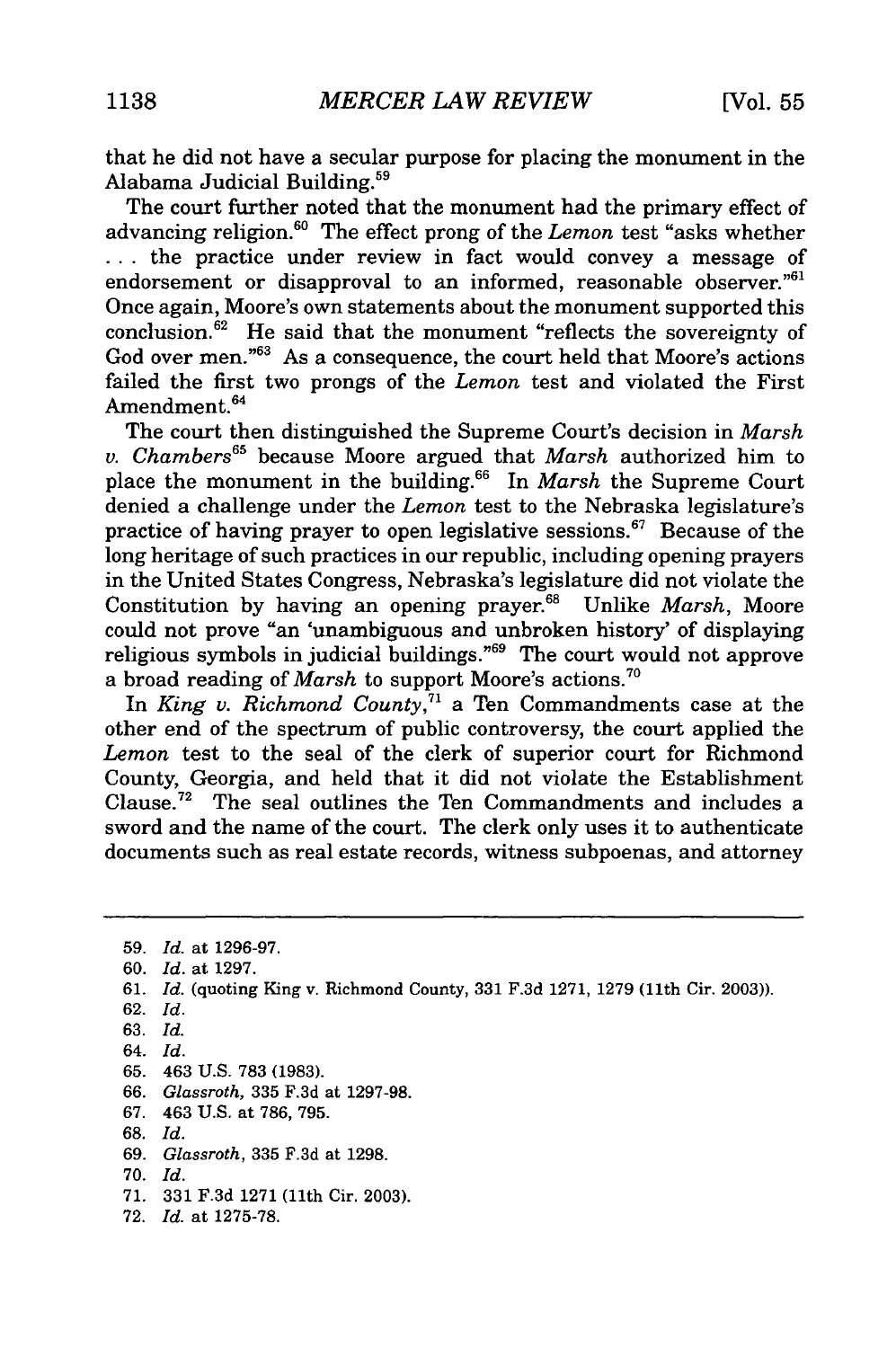licenses. The seal does not appear on the clerk's letterhead or website and is not displayed anywhere in the courthouse. Clerks have used the seal for **130** years.73

in applying the *Lemon* test, the court explained that the first element of the test-the purpose prong-requires the court to ascertain the purpose of the government practice at issue.<sup>74</sup> Richmond County could not offer any evidence of what the government intended 130 years earlier about the purpose of the design of the seal.<sup>75</sup> The court did not find this fatal to the county's defense because the county offered a plausible secular purpose for the seal's design.<sup>76</sup> It argued that the Ten Commandments on the shield "enabled illiterate citizens to recognize the legal validity of documents displaying the Seal."<sup>77</sup> This argument satisfied the government's initial burden under the purpose prong.<sup>78</sup>

The court explained that under the effect prong, the second element of the *Lemon* test, "even when evidence of religious purpose is lacking, the Establishment Clause prohibits the government from 'appearing to take a position on questions of religious belief relevant in any way to a person's standing in the political community."'79 The context of the government's use of the alleged religious symbol is the touchstone of the effect prong.<sup>80</sup> In this case, because of the small size and limited use of the seal and because the outline of the Ten Commandments was not the only symbol on the seal, the seal did not fail the effect prong.<sup>81</sup> Such contextual factors "make it less likely that a reasonable observer would believe that the government intended to send a message of religious endorsement."<sup>82</sup> Thus, because the seal did not have the purpose or primary effect of endorsing religion, it did not violate the Establishment Clause.<sup>83</sup>

#### *C. Adult Entertainment*

In *Peek-A-Boo Lounge of Bradenton, Inc.* v. *Manatee County, Florida,4* the court reviewed a zoning ordinance and a public nudity

- 78. *Id.*
- 79. *Id.* (quoting *Allegheny,* 492 U.S. at 594).
- **80.** *Id.*

- 82. *Id.* at 1285.
- 83. *Id.* at 1286.
- 84. 337 F.3d 1251 (11th Cir. 2003).

<sup>73.</sup> *Id.* at 1273-74.

<sup>74.</sup> *Id.* at 1276.

<sup>75.</sup> *Id.* at 1277.

<sup>76.</sup> *Id.* at 1276-78.

<sup>77.</sup> *Id.* at 1278.

<sup>81.</sup> *Id.* at 1284-85.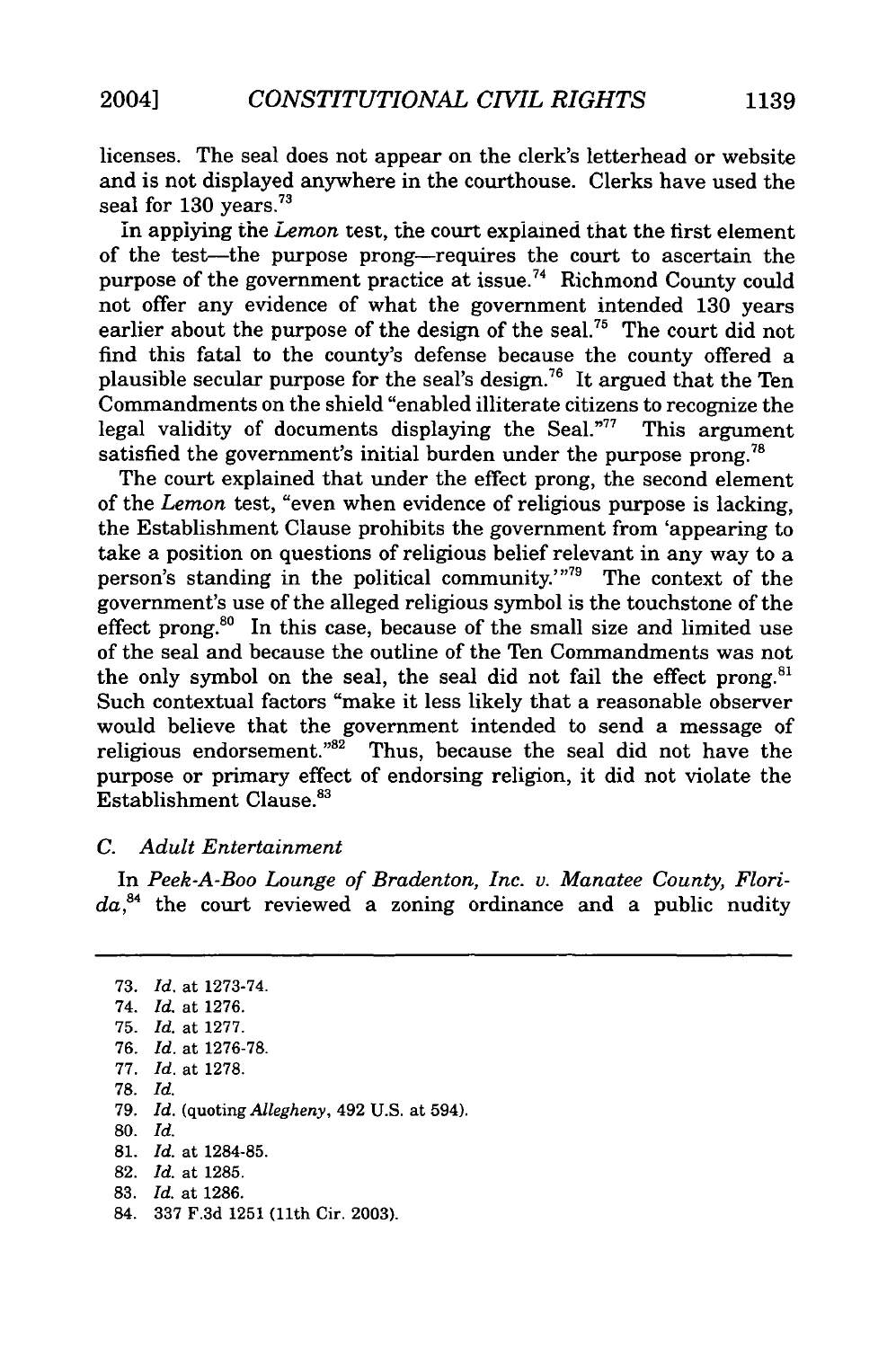ordinance, both of which plaintiff alleged violated its First Amendment rights.<sup>85</sup> In analyzing these ordinances, the court undertook a comprehensive summary of Supreme Court cases on First Amendment rights to freedom of expression.<sup>86</sup> This opinion merits careful reading for anyone interested in this area of the law.

The court first noted that although the Supreme Court had used closely related and sometimes overlapping analyses for zoning ordinances and public nudity ordinances, these two types of regulatory actions required separate evaluations.<sup>87</sup> For a zoning ordinance that regulates operating conditions, the court should consider the standards for time, place, and manner regulations set forth in *Renton v. Playtime Theatres, Inc.* 88 and in *City of Los Angeles v. Alameda Books, Inc.89* For a *Renton* analysis, the court must first

determine whether the ordinance constitutes an invalid total ban or merely a time, place, and manner regulation; second, if the ordinance is determined to be a time, place, and manner regulation, the court must decide whether the ordinance should be subject to strict or intermediate scrutiny; and third, if the ordinance is held to be subject to intermediate scrutiny, the court must determine whether it is designed to serve a substantial government interest and allows for reasonable alternative channels of communication.<sup>90</sup>

For content-neutral public nudity ordinances, the court should consider the four-part test described in *United States v. O'Brien.*<sup>91</sup> Under *O'Brien* public nudity bans are constitutional "if they (1) are within the constitutional power of the government to enact; (2) further a substantial government interest; (3) are unrelated to the suppression of free expression; and (4) restrict First Amendment freedoms no greater than necessary to further the government's interest."92

In *Peek-A-Boo Lounge* the court first considered the zoning ordinance that imposed building requirements only on adult dancing establishments and authorized searches of these businesses without a warrant.<sup>93</sup>

88. 475 U.S. 41 (1986).

90. *Peek-A-Boo Lounge,* 337 F.3d at 1264 (citing *Renton,* 475 U.S. at 46-50).

91. 391 U.S. 367 (1968). *See* Barnes v. Glen Theatre, 501 U.S. 560 (1991); City of Erie v. Pap's A.M., 529 U.S. 277 (2000).

92. *Peek-A-Boo Lounge,* 337 F.3d at 1264 (citing *O'Brien,* 391 U.S. at 367-77). 93. *Id.* at 1265.

<sup>85.</sup> *Id.* at 1252-53.

<sup>86.</sup> *Id.* at 1255-64.

<sup>87.</sup> *Id.* at 1264.

<sup>89. 535</sup> U.S. 425 (2002) (clarifying how to interpret step three under *Renton* and prong two under United States v. O'Brien, 391 U.S. 397 (1968)); *Peek-A-Boo Lounge,* 337 F.3d at 1264.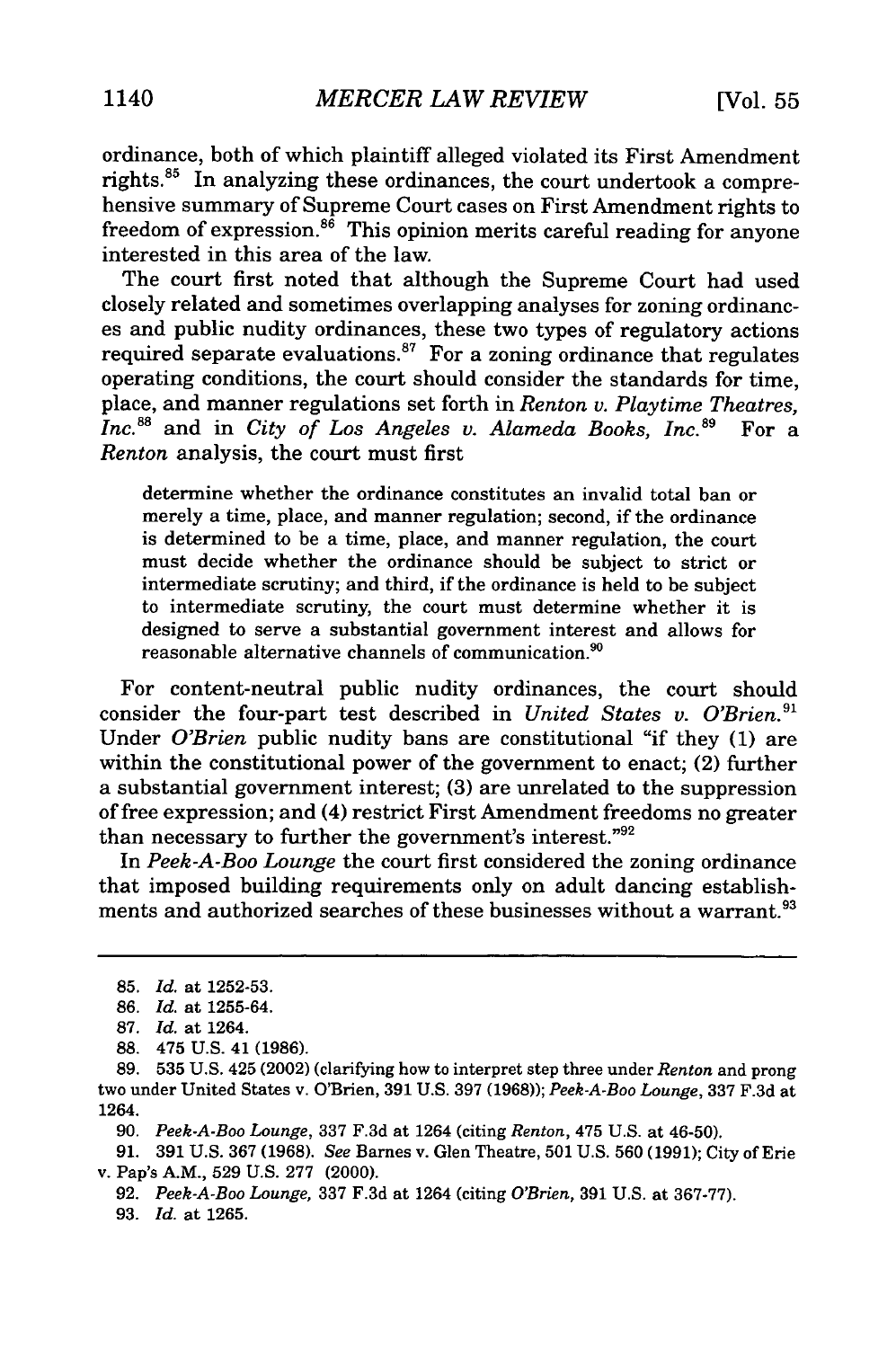It applied the third step under *Renton* and asked if the ordinance was narrowly tailored to the government's interest.<sup>94</sup> In considering this issue, the court looked to the evidence that the county used to justify the  $\alpha$  **2 dinance.** <sup>95</sup> The county had no evidence of the secondary effects of nude dancing on the community that it might have reasonably believed to be relevant and which would rationally support the ordinance at the time it was enacted.<sup>96</sup> Although *Renton* does not require much Although *Renton* does not require much evidence and does not require a municipality to have new studies or studies directed to the locale in question, it does require the municipality to show some link between the ordinance and the design of the ordinance to combat undesirable secondary effects in the community at the time of enactment. $97$  Because of this failure, the court held the ordinance unconstitutional.<sup>98</sup>

The court then considered the second ordinance that regulated public nudity directly and nude dancing only incidentally.<sup>99</sup> Because this type of ordinance prohibits all public nudity without reference to nude dancing, its impact on expression is only incidental; therefore, the ordinance is content-neutral, and the *O'Brien* test applies.'00 Like the third part of the *Renton* analysis, the second prong of *O'Brien* examines the government's substantial interest in preventing deleterious secondary effects of adult entertainment on the community and the evidence used by the government to tailor the ordinance to combat those effects.<sup>101</sup> Because the county enacted the public nudity ordinance Because the county enacted the public nudity ordinance after it had enacted the zoning ordinance and found some evidence of secondary effects to support it, this ordinance did not fail for lack of supporting evidence at the time of enactment.<sup>102</sup> However, under *Alameda Books,* not only must the government have supporting evidence, but it must also afford a plaintiff the opportunity to dispute the government's rationale with plaintiff's own evidence.<sup>103</sup> If a plaintiff succeeds in casting doubt on the government's evidence, then the burden shifts back to the government to supplement the record with more

94. *Id.* at 1266. **95.** *Id.* 96. *Id.* 97. *Id.* at 1268-71. 98. *Id.* at 1269. 99. *Id.* 100. *Id.* 101. *Id.* 102. *Id.* at 1270. 103. *Id.*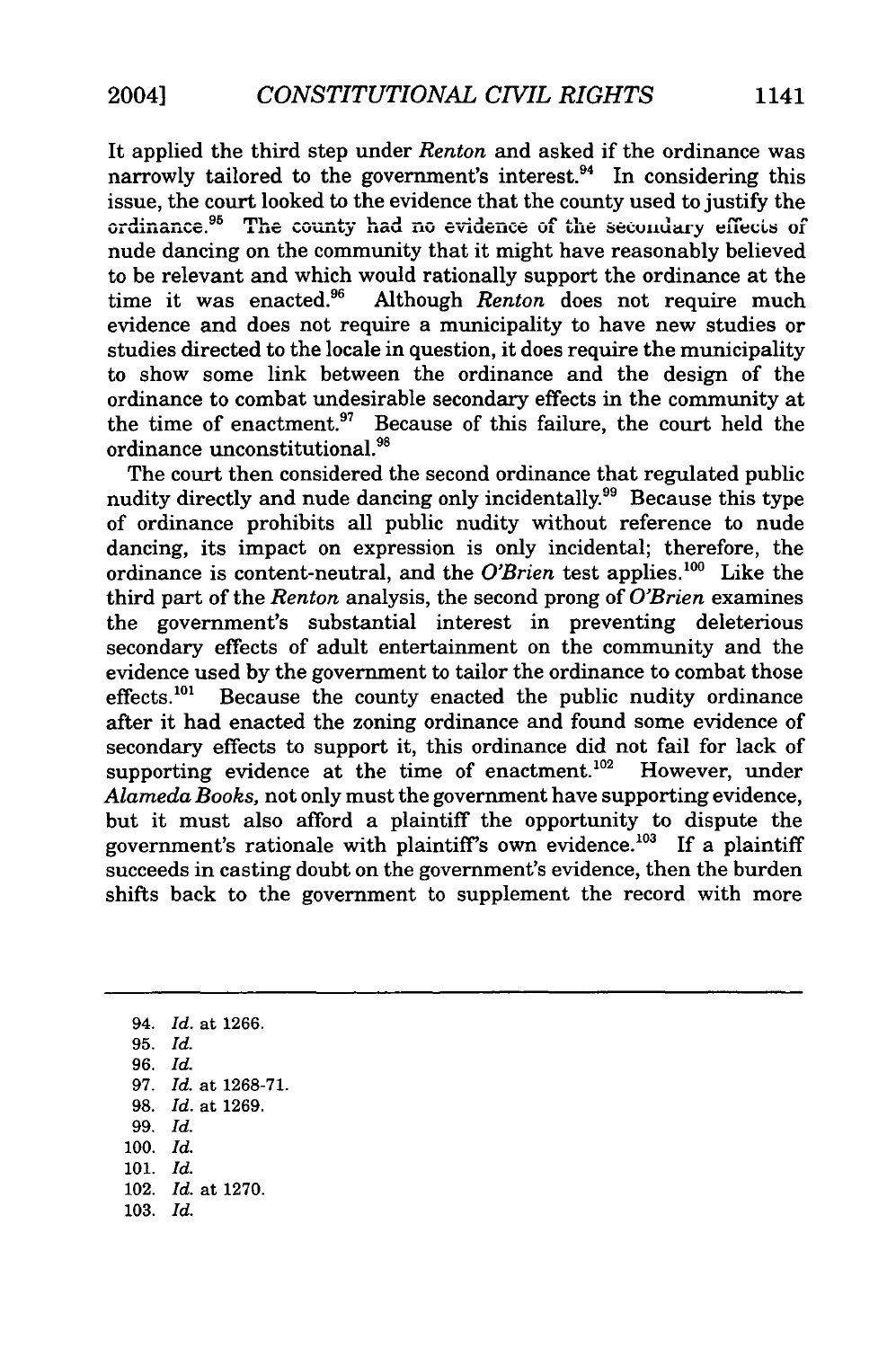evidence on its theory of secondary effects that support the ordinance. $104$ 

In this case, the plaintiffs, two adult lounges, challenged the sufficiency of the county's evidence by presenting evidence that disputed any secondary effects around the adult lounges in Manatee County.<sup>105</sup> The adult lounges showed that crime rates were lower near their businesses than in other areas and that property values had actually gone up rather than down.<sup>106</sup> The adult lounges also submitted three expert studies of Manatee County that showed there was no evidence connecting the businesses with negative secondary effects.<sup>107</sup> Based on the evidence, the court held that the adult lounges carried their burden of challenging the county's evidence, thus shifting the burden back to the county to offer new evidence.<sup>108</sup> Because the county failed to offer new evidence in the district court and because substantial questions of fact existed, the court held that summary judgment for the county was improper and reversed the district court.<sup>109</sup>

The court of appeals also directed the district court to consider the issue of the scope of the public nudity ordinance on remand.<sup>110</sup> The ordinance not only prohibited public nudity, but it also banned the use of G-strings, pasties, and thongs."' It defined nudity as "the wearing of any clothing covering less than one-third of the buttocks or one-fourth of the female breast."<sup>I12</sup> With respect to this issue, the court noted that the fourth prong of *O'Brien* requires "that any incidental restriction on alleged First Amendment freedoms be no greater than is essential to further the government's interest."<sup>113</sup> In *City of Erie v. Pap's A.M.*,<sup>114</sup> the Supreme Court upheld an ordinance that required nude dancers to wear pasties and G-strings, noting that these limited dress requirements left ample opportunity for dancers to convey an erotic message. $^{115}$ However, the more stringent requirements of the Manatee County ordinance "could significantly impact that message."<sup>116</sup> Thus, the court

104. *Id.* at 1269. 105. *Id.* at 1270. 106. *Id.* 107. *Id.* 108. *Id.* at 1272. 109. *Id.* 110. *Id.* at 1273. 111. *Id.* 112. *Id.* 113. *Id.* 114. 529 U.S. 277 (2000). 115. *Id.* at 1273-74. 116. *Id.* at 1274.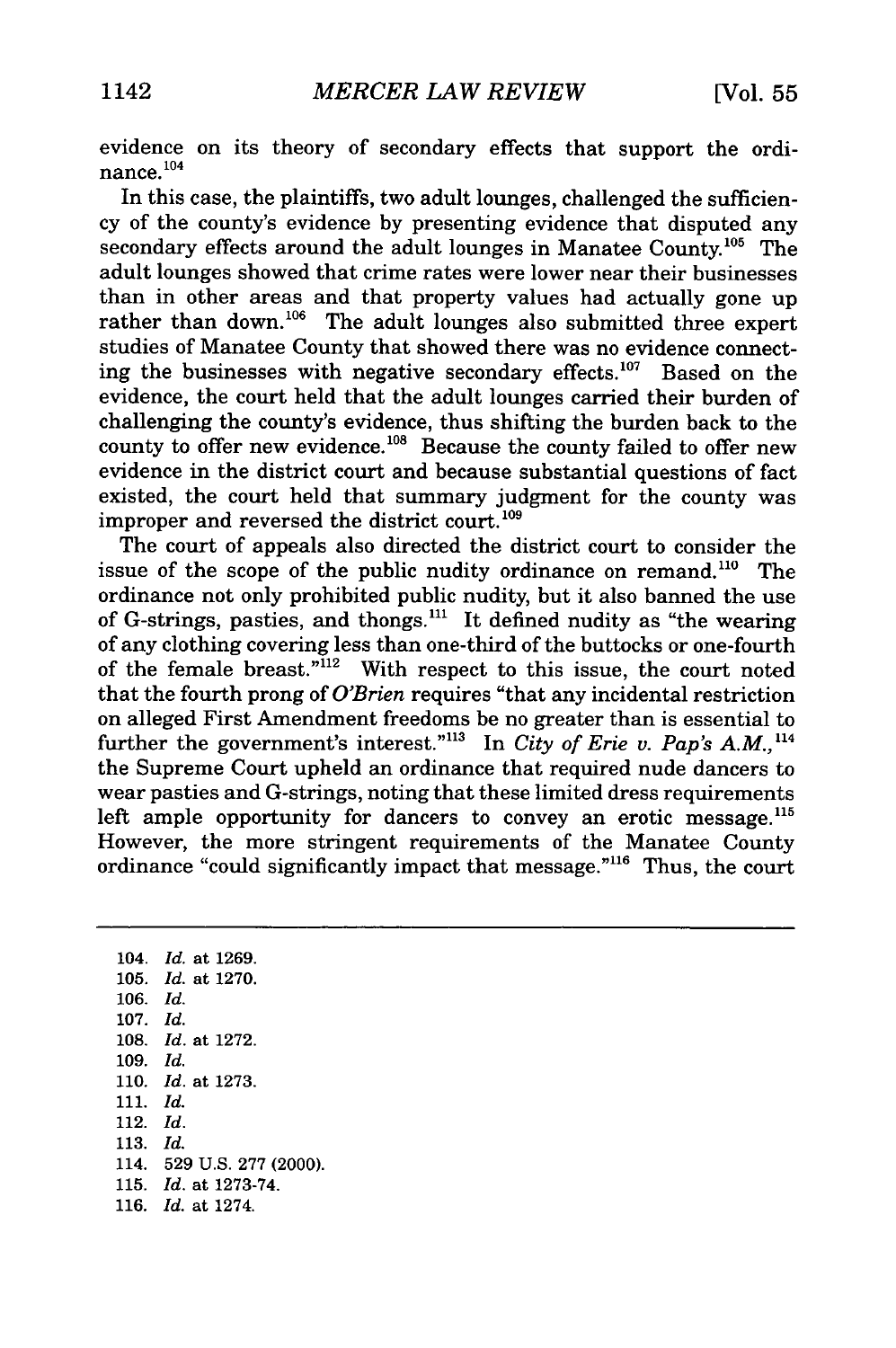of appeals directed the district court to consider whether the ordinance would fail under the intermediate scrutiny analysis because it put too many restrictions on a dancer's right to expression.<sup>117</sup>

In *Fly Fish, Inc. v. City of Cocoa Beach*,<sup>118</sup> a dance club challenged an adult entertainment ordinance on several grounds, alleging that (1) the ordinance authorized only three sites in the community for adult entertainment, (2) the ordinance gave unbridled discretion to city officials to grant a license, and (3) the licensing fee was unconstitutional. **119**

The court of appeals examined the restricted number of sites available under the zoning regulation following the requirements of *Renton.'20* It noted that "under *Renton,* a zoning ordinance that restricts the location of adult entertainment establishments must serve a substantial government interest and 'leave open ample alternative avenues of communication."<sup>121</sup> In this case, the city made three sites available for four adult entertainment businesses.<sup>122</sup> In other words, plaintiff dance club had nowhere within the city limits to operate its business.<sup>123</sup> Although the court did not adopt a bright-line rule, it did hold that the ordinance was unconstitutional because the city did not provide sufficient sites for all the adult entertainment businesses operating within the city limits. <sup>124</sup>

The court of appeals also held that the time allowed under the ordinance for granting a license was unconstitutional because it was a prior restraint on protected expression.<sup>125</sup> It stated that "'[a] law subjecting the exercise of First Amendment freedoms to the prior restraint of a license, without narrow, objective, and definite standards to guide the licensing authority, is unconstitutional. $1^{126}$  The ordinance was unconstitutional because it gave city officials an indefinite time to grant the license, which meant that the city could deny a license by taking no action.<sup>127</sup> The ordinance stated that if the city did not act on the application within thirty days a license would be issued pending

117. *Id.* 118. 337 F.3d 1301 (11th Cir. 2003). 119. *Id.* at 1304. 120. *Id.* at 1309. 121. *Id.* (quoting *Renton,* 475 U.S. at 50). 122. *Id.* at 1311. 123. *Id.* at 1312. 124. *Id.* at 1311. 125. *Id.* at 1312-13. 126. *Id.* at 1313 (quoting Shuttlesworth v. City of Birmingham, 394 U.S. 147, 150-51 (1969)). 127. *Id.*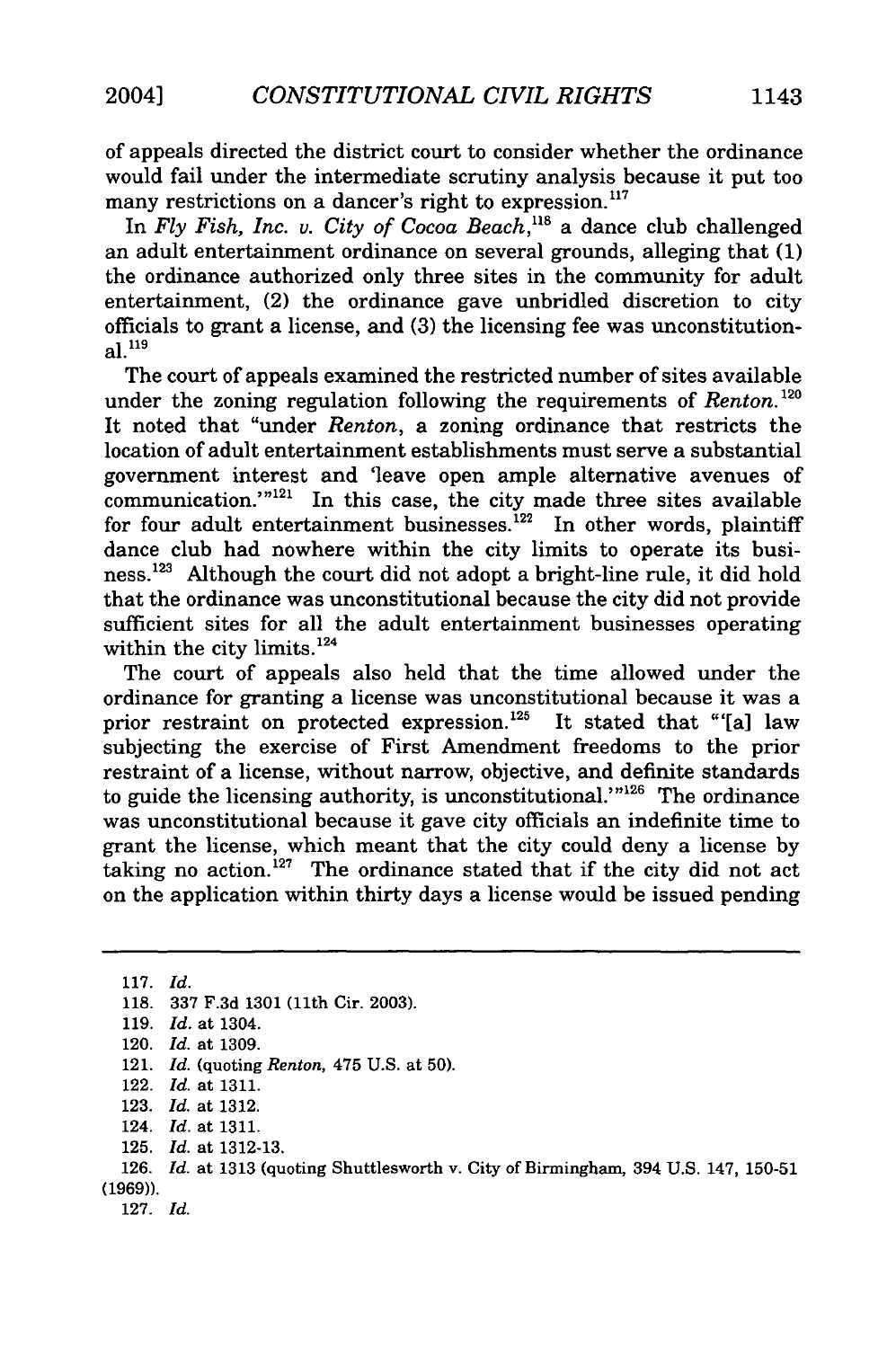the city's approval; however, this type of conditional licensing is unconstitutional.<sup>128</sup>

As to the licensing fee, the court noted that "when core First Amendment freedoms are made subject to a licensing scheme, only revenueneutral fees may be imposed so that [the] government is not charging for the privilege of exercising a constitutional right."<sup>129</sup> The government may not profit from taxing protected rights.<sup>130</sup> The government has the burden of showing the fee is "reasonably related to recoupment of the costs of administering the licensing program."<sup>131</sup> Because the city failed to make an adequate record on its costs for administering the licensing program, the court held the fee unconstitutional.<sup>132</sup>

In *Artistic Entertainment, Inc. v. City of Warner Robins*,<sup>133</sup> the court of appeals held two ordinances designed to prohibit the consumption of alcohol on the premises of a nude dance club constitutional. $134$  In the previous appeal, the court held that one of the city's licensing ordinances acted as an unconstitutional prior restraint on expression because it did not provide a reasonable time limit on the business's right to begin operating if the city failed to act on the application.<sup>135</sup> The city amended the ordinance after the remand, and the amendment gave the city council forty-five days to approve the license. If the city council did not act within that time, then the license would be approved and issued without further action.<sup>136</sup> This amendment cured the problem of the unconstitutional prior restraint of an indefinite time within which the city had to act on the license.<sup>137</sup>

## *D. Commerce and the First Amendment*

In *Uptown Pawn & Jewelry, Inc. v. City of Hollywood*,<sup>138</sup> the court considered the city's policy of refusing to let pawn shops advertise on bus benches on the city's rights-of-way.<sup>139</sup> The first step of the court's

128. *Id.* at 1313-14. 129. *Id.* at 1314. 130. *Id.* (citing Sentinel Communications v. Watts, 936 F.2d 1189, 1205 (11th Cir. 1991)). 131. *Id.* 132. *Id.* at 1315. 133. 331 F.3d 1196 (11th Cir. 2003). This was the third appeal of this case. *Id.* at 1199. 134. *Id.* at 1207. 135. *Id.* at 1199-1200. 136. *Id.* at 1203. 137. *Id.* 138. 337 F.3d 1275 (11th Cir. 2003). 139. *Id.* at 1276.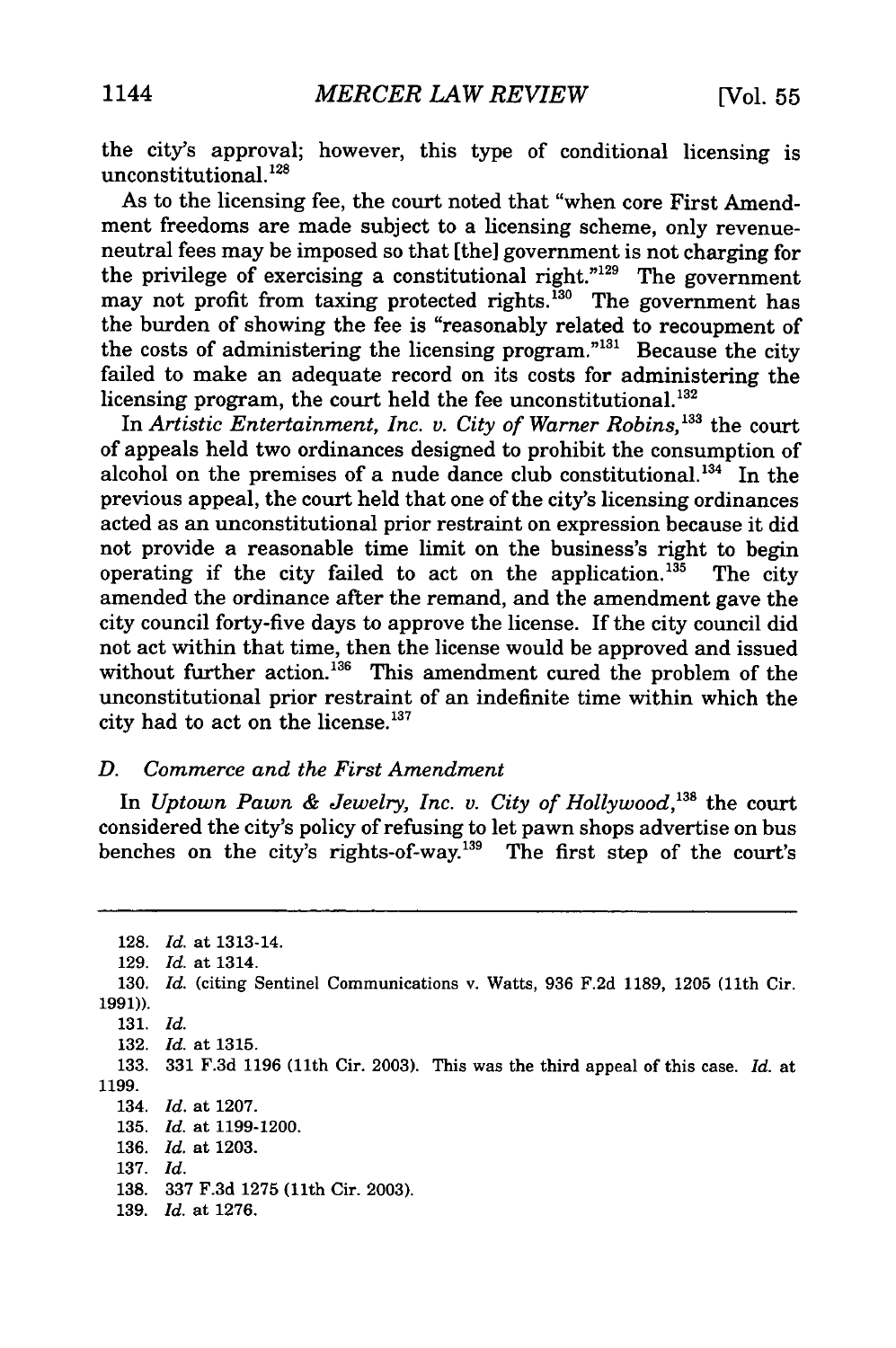analysis involved determining whether the bus benches created a public forum or a nonpublic forum.<sup>140</sup> Restrictions on speech in a public forum require strict scrutiny, but restrictions on nonpublic forums pass constitutional muster if they are reasonable and are not viewpoint discriminatory.<sup>141</sup> Public forums commonly include streets and parks or areas expressly dedicated to speech activity by the government.<sup>142</sup> Because the city had not dedicated the bus benches to First Amendment activity and because the city as a proprietor used the bus benches to generate revenue, the reasonableness standard of a nonpublic forum  $applied.<sup>143</sup>$ 

The court then considered the reasonableness of the city's policy and held it constitutional.<sup>144</sup> The reasonableness standard does not require the most reasonable limitation or the only reasonable limitation.<sup>145</sup> Moreover, the city did not have to show evidence of the reasonableness of the limitation in the record.<sup>146</sup> Common sense is enough under a reasonableness review, and the court held that common sense supported the city's desire to have only more desirable advertisers using the benches. 47 Also, the numerous alternative means available to the pawn shop to advertise supported the reasonableness of the city's limitation on what types of businesses could advertise on bus benches. 148

In *Atlanta Journal & Constitution v. City of Atlanta Department of Aviation, <sup>49</sup>*the court of appeals rendered an en banc opinion on the city of Atlanta's control over the sale of newspapers in newspaper racks at Hartsfield Atlanta International Airport.<sup>150</sup> The city charged a profit-conscious fee of \$20 per month for the use of each newsstand on airport property and restricted the number of newspaper publishers that could use the newsstands. The district court enjoined this scheme, finding that the fees were impermissible because the city charged more than its administrative costs for the use of the newsstand and because the plan gave unrestrained discretion in deciding which newspapers

148. *Id.* at 1281. The policy also prohibited advertisements for liquor, tobacco, x-rated movies, adult bookstores, and massage parlors. *Id.* at 1279.

149. 322 F.3d 1298 (11th Cir. 2003).

150. *Id.* at 1301.

<sup>140.</sup> *Id.* at 1277.

<sup>141.</sup> *Id.*

<sup>142.</sup> Id. at 1278.

<sup>143.</sup> *Id.* The plaintiff did not raise issues about viewpoint discrimination. *Id.* at 1277. 144. *Id.* at 1281.

<sup>145.</sup> Id.

<sup>146.</sup> *Id.* at 1280.

<sup>147.</sup> *Id.* at 1280-81.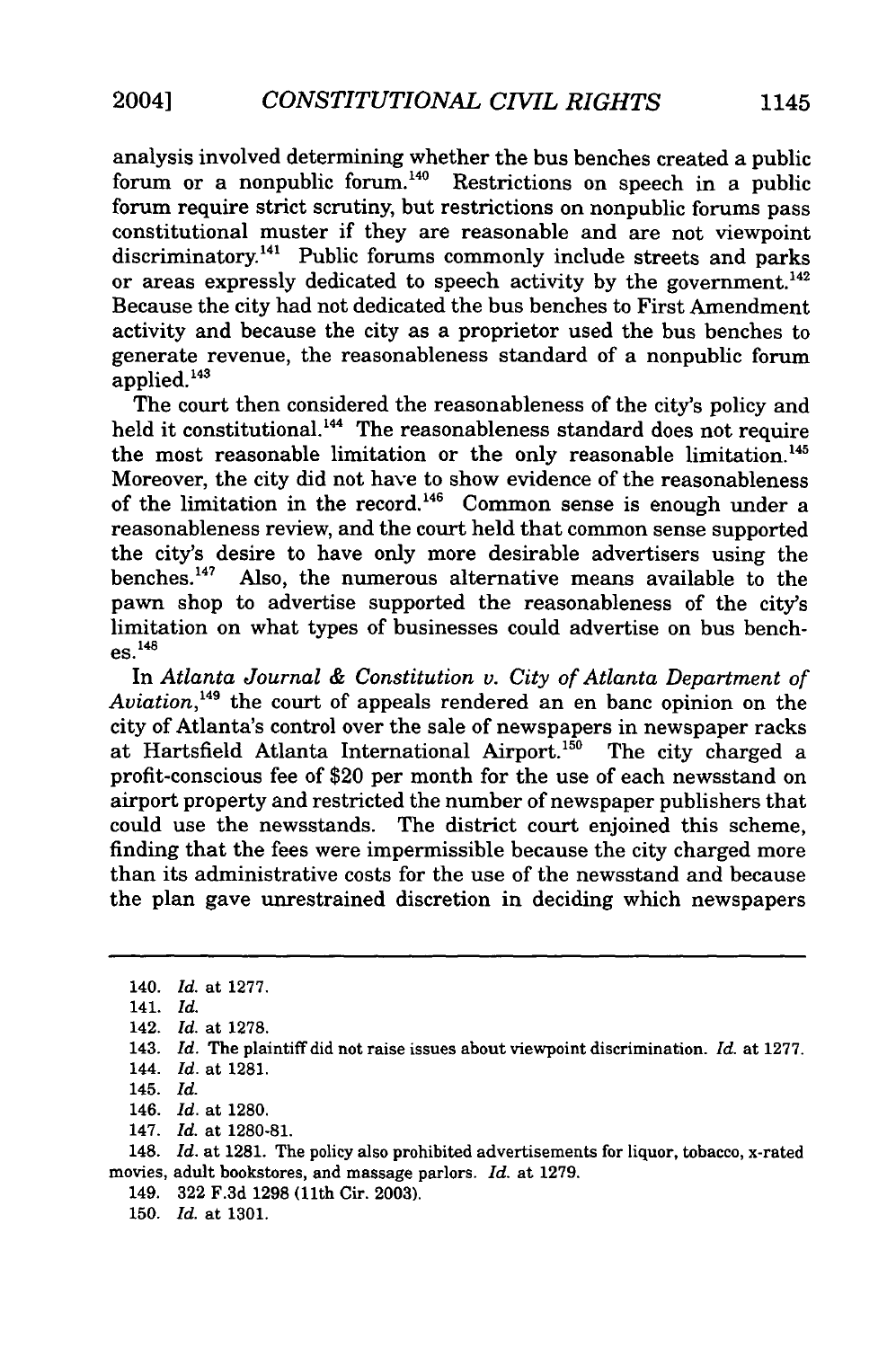could have permits. The plan prohibited individualized news racks, and only the *Atlanta Journal & Constitution, USA Today,* and *The New York Times* could lease the racks.<sup>151</sup>

The court of appeals, en banc, agreed that the plan gave too much discretion to the city, even in this nonpublic forum context.<sup>152</sup> The First Amendment protects the distribution of newspapers as well as the publication of newspapers.<sup>153</sup> As the court explained, "A grant of unrestrained discretion to an official responsible for monitoring and regulating First Amendment activities is facially unconstitutional."<sup>154</sup> Such power must be controlled by structural and procedural safeguards that protect against abuse of First Amendment rights.<sup>155</sup> The discretion must be reasonable and not simply controlled by the marketplace.<sup>156</sup> Because the plan lacked these safeguards and gave too much power to the city, it was unconstitutional.<sup>157</sup>

The court, however, reversed the district court and the panel on the profit-conscious fee issue—the main issue in the case.<sup>158</sup> The court explained that both federal and state regulations require the Atlanta Department of Aviation to operate the airport in a self-sufficient manner and that Congress has authorized airport authorities to charge reasonable fees.<sup>159</sup> The court further noted that one-half of all airport revenue comes from concessions and parking.<sup>160</sup> In light of the need to generate revenue through concessions to support the airport, the court would not restrict the city to its administrative costs for leasing the newsstands.'6' Moreover, the court held that the city, acting as a proprietor, charged a reasonable fee to lease the newsstands and that the newspaper publishers had alternate distribution channels in the airport through newsstands to sell their papers.<sup>162</sup> It explained that "'[w]here the government is acting as a proprietor, managing its internal operations, rather than acting as a lawmaker with the power to regulate or license, its action will not be subjected to the heightened review to

151. *Id.* at 1304-05. 152. *Id.* at 1311. 153. *Id.* at 1305. 154. *Id.* at 1310. 155. *Id.* at 1311. 156. *Id.* 157. *Id.* 158. *Id.* at 1312. 159. *Id.* at 1302. 160. *Id.* 161. *Id.* at 1312. 162. *Id.* at 1309.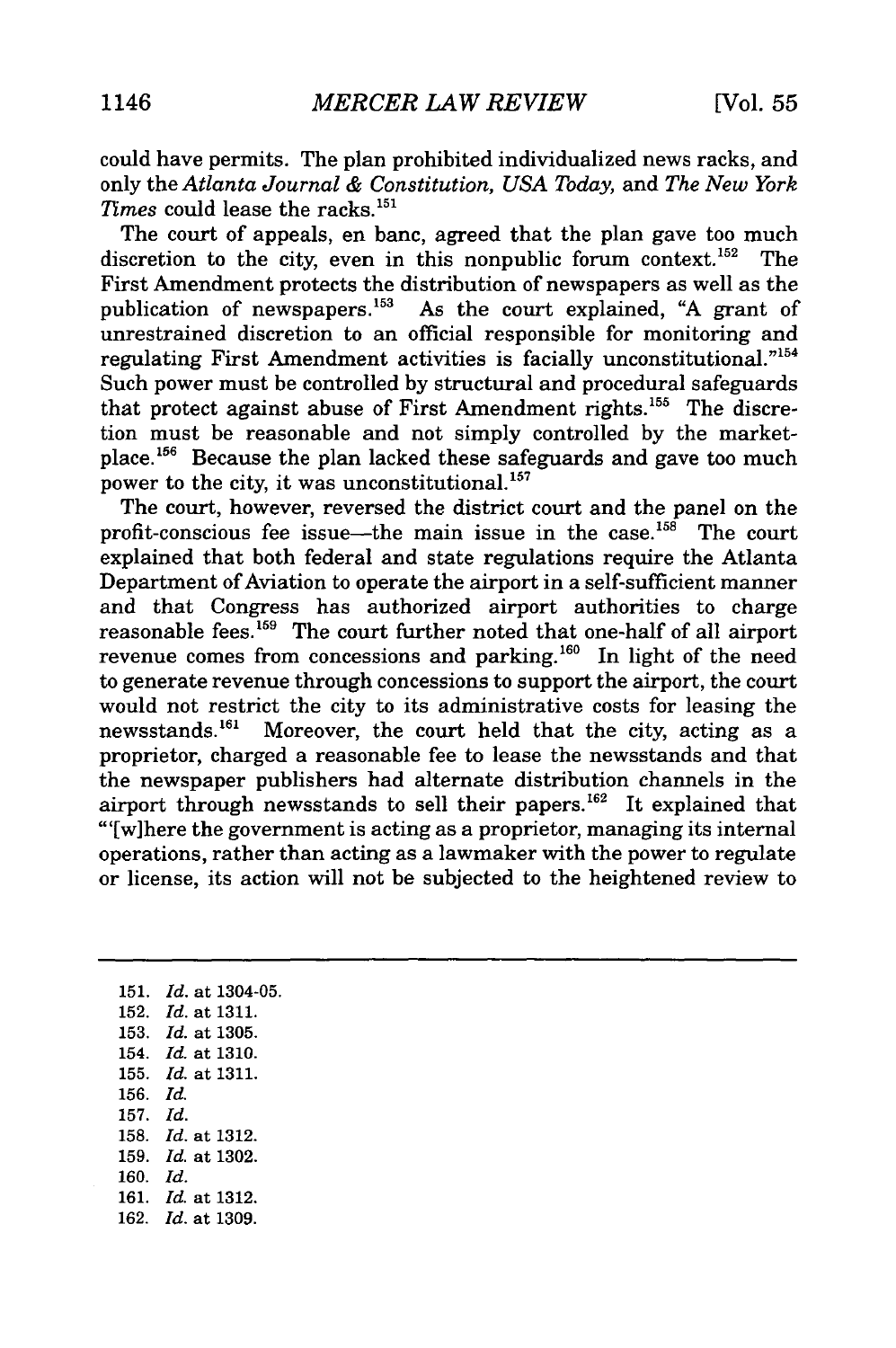which its actions as a lawmaker may be subject.'" $163$  If the government acts reasonably as a proprietor, then its actions will not offend the First Amendment.<sup>164</sup>

### *E. Symbolic Speech*

The Confederate battle flag once again became an issue in *Scott v.* School Board of Alachua County.<sup>165</sup> A school principal suspended several students for displaying the Confederate flag at school after being told not to do so, and the students claimed that this action violated their rights to symbolic speech.<sup>166</sup> The court held that the school principal's unwritten ban of the flag at school did not violate the students'  $constitutional rights.<sup>167</sup>$ 

The First Amendment has unique application in the context of a school. $168$ . The court explained that "[a]lthough public school students' First Amendment rights are not forfeited at the school door, those rights should not interfere with a school administrator's professional observation that certain expressions have led to, and therefore could lead to, an unhealthy and potentially unsafe learning environment for the children they serve."<sup>169</sup> A principal can censure a student's speech under two theories.<sup>170</sup> First, if principals reasonably fear that certain speech is likely to disrupt school discipline, then they are authorized to prohibit the speech.<sup>171</sup> Second, school administrators can restrict speech, even if disruption is unlikely, because they have the duty to train their students about the requirements of civility.<sup>172</sup> This need for civility as a public virtue in a democracy authorizes school administrators to prohibit the use of offensive or threatening modes of speech.<sup>173</sup> Furthermore, schools should teach students of all races how to live and work together and to avoid the use of symbols that evoke racial prejudice or feelings of hatred or resentment.'

- 170. *Id.* at 1248.
- 171. *Id.* (citing Tinker v. Des Moines Indep. Comm. Sch. Dist., 393 U.S. 503 (1969)).
- 172. *Id.* (citing Bethel Sch. Dist. v. Fraser, 478 U.S. 675, 683 (1986)).
- 173. *Id.* (citing *Fraser,* 478 U.S. at 683).
- 174. *Id.* at 1249.

<sup>163.</sup> *Id.* at 1308 (quoting Int'l Soc. for Krishna Consciousness, Inc. v. Lee, 505 U.S. 672, 678 (1992)).

<sup>164.</sup> *Id.*

<sup>165. 324</sup> F.3d 1246 (11th Cir. 2003).

<sup>166.</sup> *Id.* at 1247.

<sup>167.</sup> *Id.*

<sup>168.</sup> *Id.*

<sup>169.</sup> *Id.*